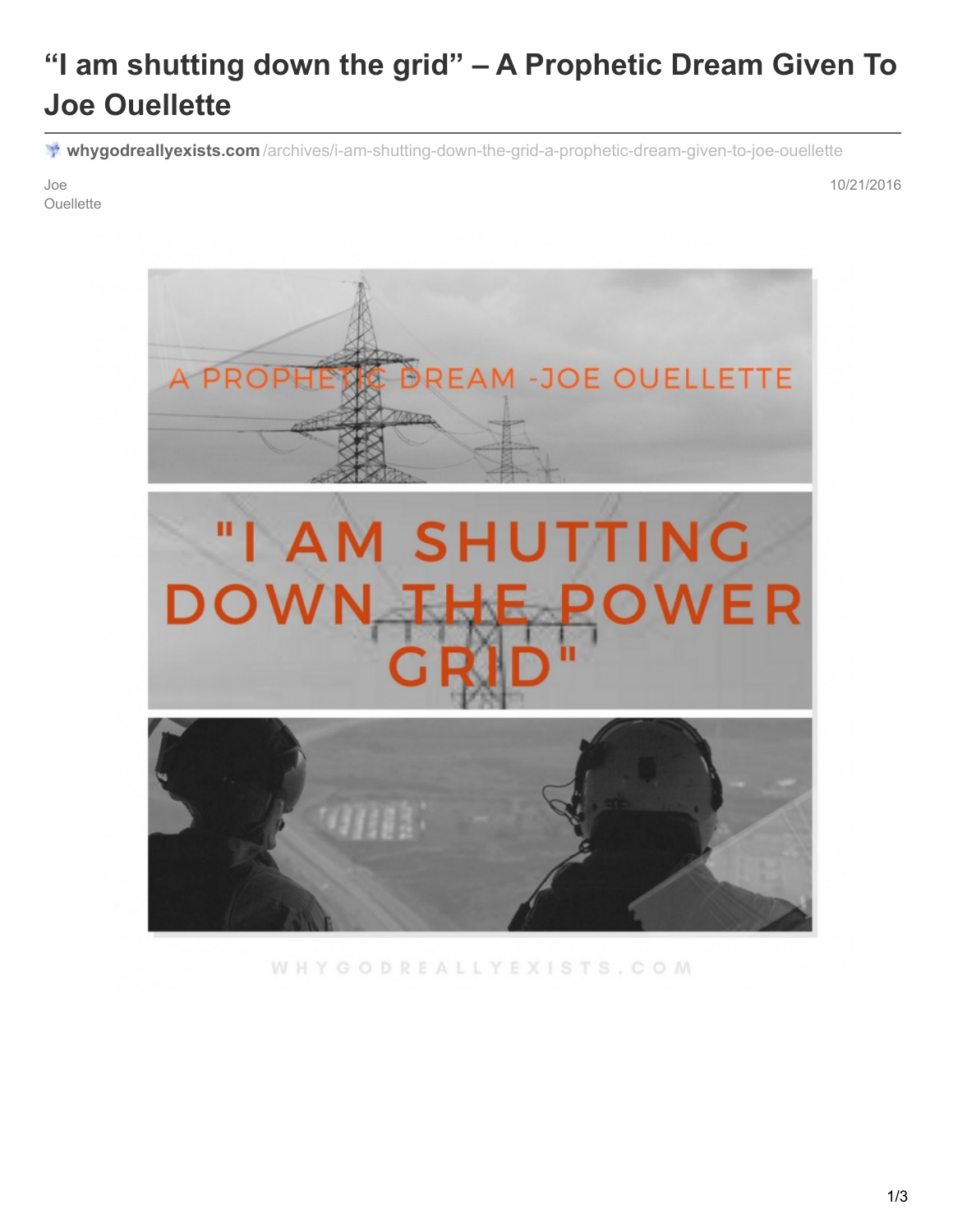## Saturday, **October 12, 2013**

Dream:

I dreamt I was looking at a map of the USA and started to sing a song that I knew was a prophecy. I can't remember all the words but it went something like this.



*"They call themselves a Christian nation, but their hearts are bent on war. They kill they're own brothers, all in the name of God. I am coming against these wicked people that call themselves sons of God. I will slaughter every* one of them and show the world my hand. Only a remnant will be left standing, those that hate the *wickedness in that wicked land."*

When I awoke God spoke to me and said "I am coming against this wicked nation only a remnant will be left" I then saw a vision and the USA was now about the size of Italy. He then went on to say "I am *shutting down the grid"*

#### EJ Ouellette

#### Extra Details Through Email

#### **From Meranda**

*So you were dreaming about a map, then in the dream you were singing a prophetic song. Then when you woke up, you got a word from God, and THEN a vision from Him?*

#### *REMARKABLE!*

There is no doubt that there will be an emp some day. I have read many prophecies that this will happen. Though I wanted to get your opinions on the size of the United States that you saw. Was it the physical mass the size of Italy, or do you think the remnant was the size of Italy? I have looked at *some other maps, and have seen the coastlines disappear, Florida, the new madrid cut out in the* center, and then usually a gigantic whole of water around the Utah area, but they tend to change from *map to map. Do you have some more details about this?*

(Joe, I am going to be putting this question and your answer in my post.... as I think many people *would want to know more about this)*

*Gosh, what an encounter!!!*

*Meranda*

#### **From Joe**

LOL I often type these out at 3am when I have the dream. Mistakes are made. The rest of the US was taken over by other nations like Russia and China. The part that was still under the US flag looked like about 1/8th of the current land mass and its shaped reminded me of italy. I assumed it